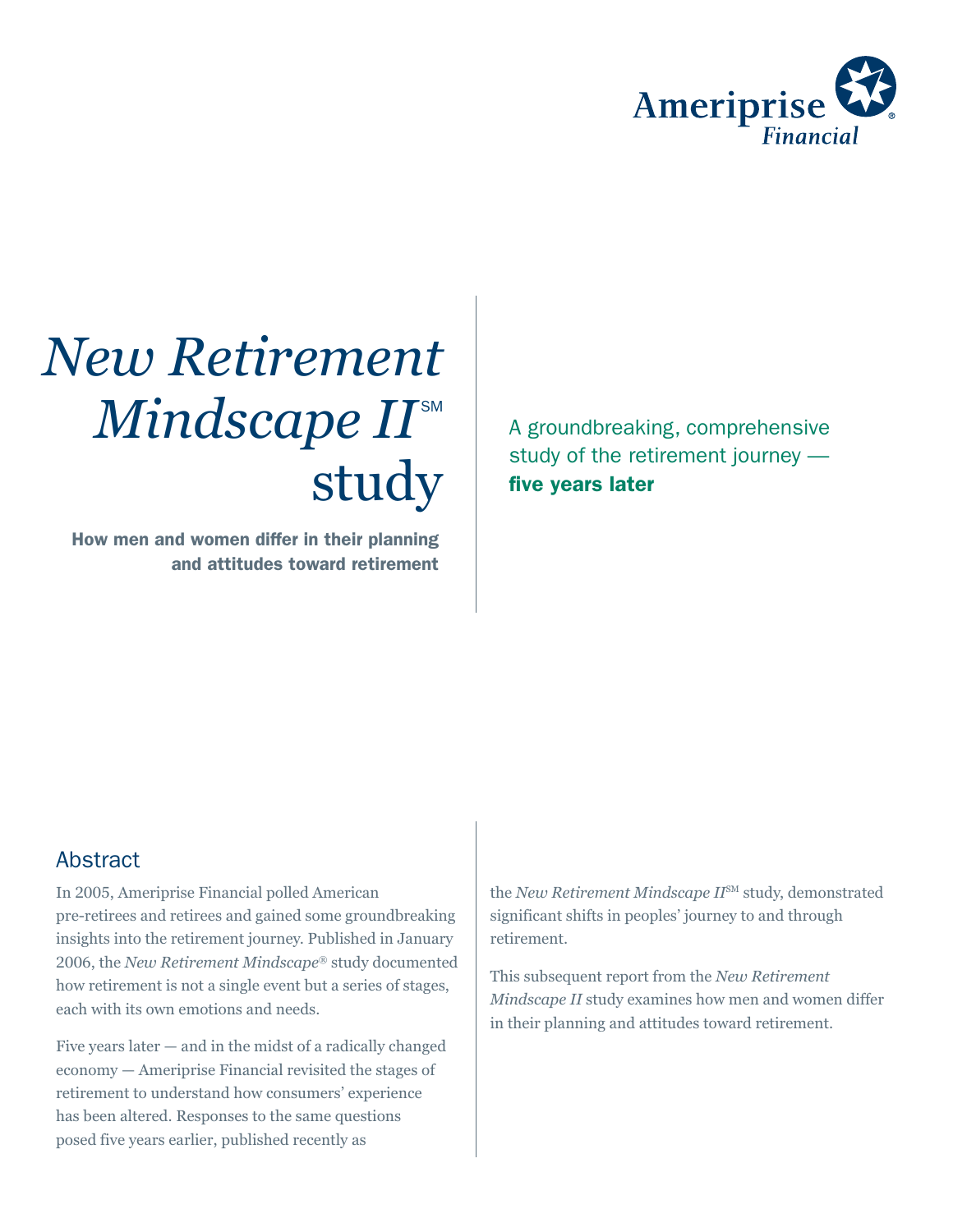#### Introduction

Since 2005, U.S. consumers have witnessed a dramatic shift in the economy, and this has greatly altered their attitudes and behaviors regarding retirement. Ameriprise Financial revisited the *New Retirement Mindscape* study in 2010, conducting a second wave of interviews with pre-retirees and retirees.

While retirement transcends gender lines, the *New Retirement Mindscape II* study uncovered some significant differences in how men and women feel about and prepare for retirement. In general, men tend to be more confident about their finances and approach the retirement process more independently. In contrast, women express more concern and are also more likely to seek out advice from a professional. When comparing the current study to results from 2005, the shift in the economy appears to have amplified some of these differences.

# **Emotions**

The recession has significantly impacted consumers' attitudes and enjoyment of retirement, regardless of gender. Consumers are generally not as happy, hopeful or optimistic as they were in 2005. Despite this similarity, the difficult economy does appear to have impacted men and women somewhat differently.

Overall, men are more likely than women to say they feel "on track" for retirement (56% vs. 49%) and "highly confident" in their financial future (23% vs. 17%). In fact, even more men report feeling "on track" for retirement in 2010 (56%) than did so in 2005 (50%). The differences among pre-retirees are the most dramatic – while 25% of men say they are "highly confident" in their ability to achieve their retirement goals, only 16% of women report the same feelings.

Although men generally tend to feel more on track and confident about retirement, women express more excitement about reaching this important milestone. In 2010, more pre-retired women than men feel "enthusiastic" about retirement (74% vs. 65%) and expect to feel "excited with anticipation" the day they retire (53% vs. 38%). In fact, 24% of men expect their retirement day to feel "the same as any other day" compared to only 15% of women.

Among retirees, the economy appears to have had a more substantial emotional impact on men. Compared to 2005, significantly fewer men express that they "enjoy retirement a great deal" (56% vs. 67%), while the proportion of women has held steady (57% vs. 56%). This may be because men tend to overestimate their financial preparedness and therefore face a more difficult financial adjustment when they retire. It could also be due to the fact that more men than women faced career setbacks and layoffs during the recent economic downturn. According to the Bureau of Labor Statistics, unemployment for both men and women was around 4% at the end of 2007. However, by December 2009, the number of unemployed men had jumped to 10.4%, while the number of unemployed women increased to 8.7%. Men account for nearly two-thirds of the jobs lost during this period.<sup>1</sup>

# **Preparation**

Whether it is due to a lack of confidence about their financial situation or greater excitement about retirement overall, women are more likely than men to seek advice from a financial professional (46% vs. 38%). However, both genders are more likely to work with a financial advisor in 2010 than they were in 2005, likely due to increased anxiety and lagging confidence caused by the recent economic upheaval. The proportion of men seeking professional financial advice has increased from 28% in 2005 to 38% in 2010, while women have experienced similar increases from 38% to 46%. These increases were driven primarily by pre-retired women who demonstrated the least confidence in their retirement prospects and by retired men who showed the greatest decrease in how much they are enjoying retirement. This could indicate that their concerns are motivating them to seek counsel from a financial advisor.

When women seek advice, they also place greater importance in the specific attributes of the professional with whom they work. Compared to their male counterparts, women place high importance on working with someone who takes the time to educate them (63% vs. 52%), provides a knowledgeable point of view (69% vs. 55%) and coaches them on what they need to do to achieve their

<sup>1</sup> Bureau of Labor Statistics, Household Data Seasonally Adjusted Averages, Q2 2010.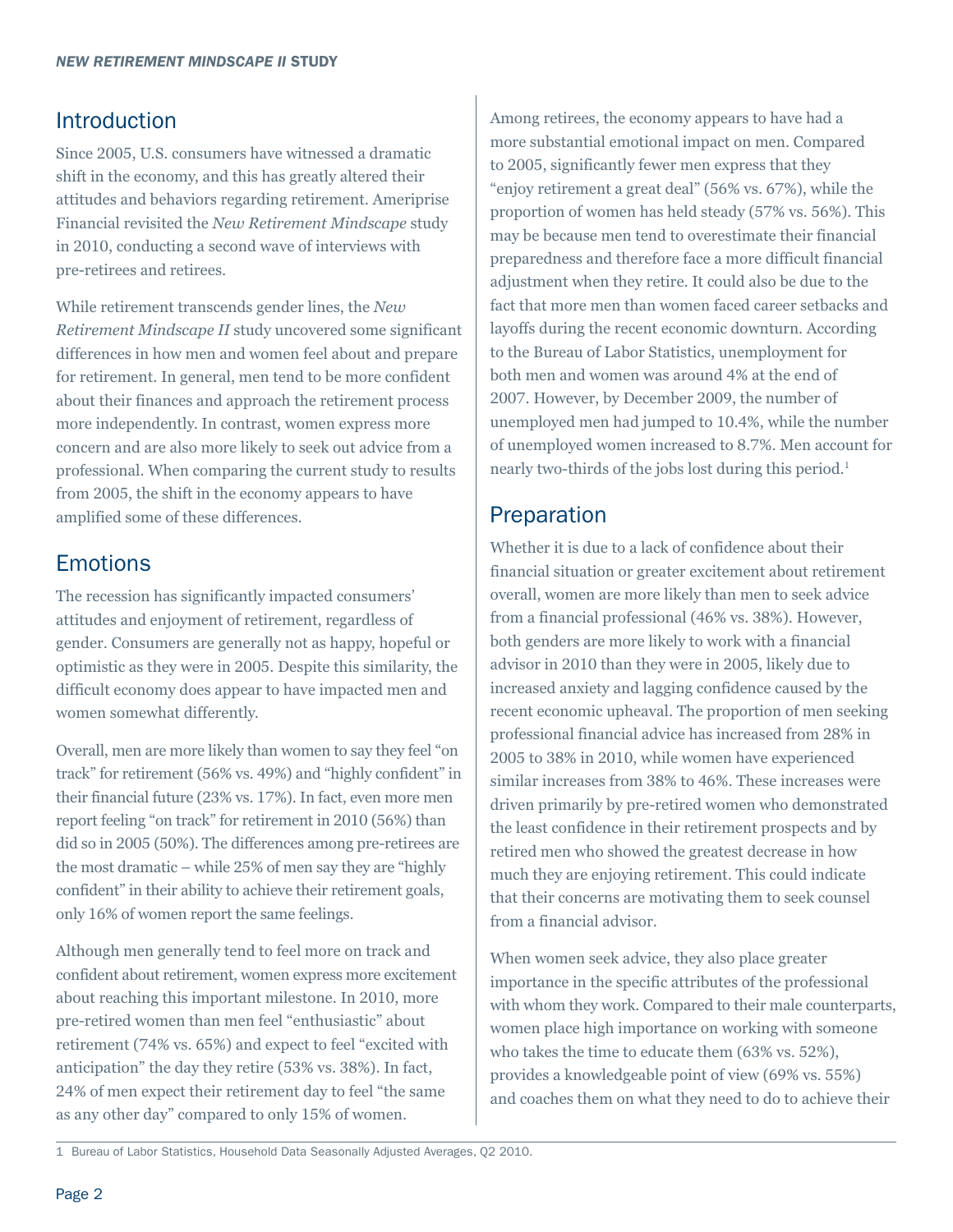retirement goals (58% vs. 43%). This may suggest they are looking for a partner and coach.

#### More Women Than Men Rate Adviser Attributes Important (% Extremely or Very Important)



**Question:** I'm going to read you a list of statements that might describe an ideal relationship with a financial advisor when planning or managing your retirement. Please tell me how important each of these are to you right now.

While women are more open to an advisory relationship overall, pre-retired males are more likely to have developed a written financial plan to achieve their retirement goals than pre-retired females (41% vs. 34%). This is in contrast to those already in retirement, as retired males are less likely to have developed a written financial plan than retired females (31% vs. 39%).

Despite the differences the study revealed, nearly the same number of men and women are setting aside money in an employer-sponsored plan or in their own savings and investments. Consumers of both genders could benefit from being more proactive about determining the amount of money and income they'll need in retirement. Approximately half of both men and women have not taken this fundamental and relatively simple step to prepare.

### Retirement Triggers

The catalysts that cause people to seriously think about retirement also differ between men and women. A significant birthday was more often cited by pre-retired males (20%) than females (12%), while women more often cited a spouse or partner retiring (9%) than men (3%).

Achieving financial freedom also caused more pre-retired men than women to think about retirement (19% vs. 13%).

Some significant differences were also identified between the 2005 and 2010 studies, likely driven by the recession and increased public attention on health care. In 2010, illness or a health issue was more commonly cited as a trigger event among retired females (28%) than in 2005 (18%); this factor did not change substantially for retired men (22% vs. 19%). And while a similar number of men and women named a layoff or career setback as their primary retirement trigger in 2010, retired males reported a dramatic increase from 2005 (12% vs. 4%).



**Question:** What ONE event, if any, had the greatest impact in causing you to seriously think about when, how and where you will retire?

### Work Status and Activities in Retirement

Men and women differ in their expectations regarding work status and activities during retirement. More preretired men expect to work (either full time or part time) in retirement than pre-retired women (38% vs. 27%). Likewise, more retired men than women are currently working full time (17% vs. 6%), and more retired women than men are not working at all (71% vs. 60%).

Women also appear to place greater importance on living an active retirement. During the pre-retirement years, more women than men put a high importance on being able to volunteer (31% vs. 22%) and spend time with family (77% vs. 68%) during retirement. These differing priorities continue during retirement, with more